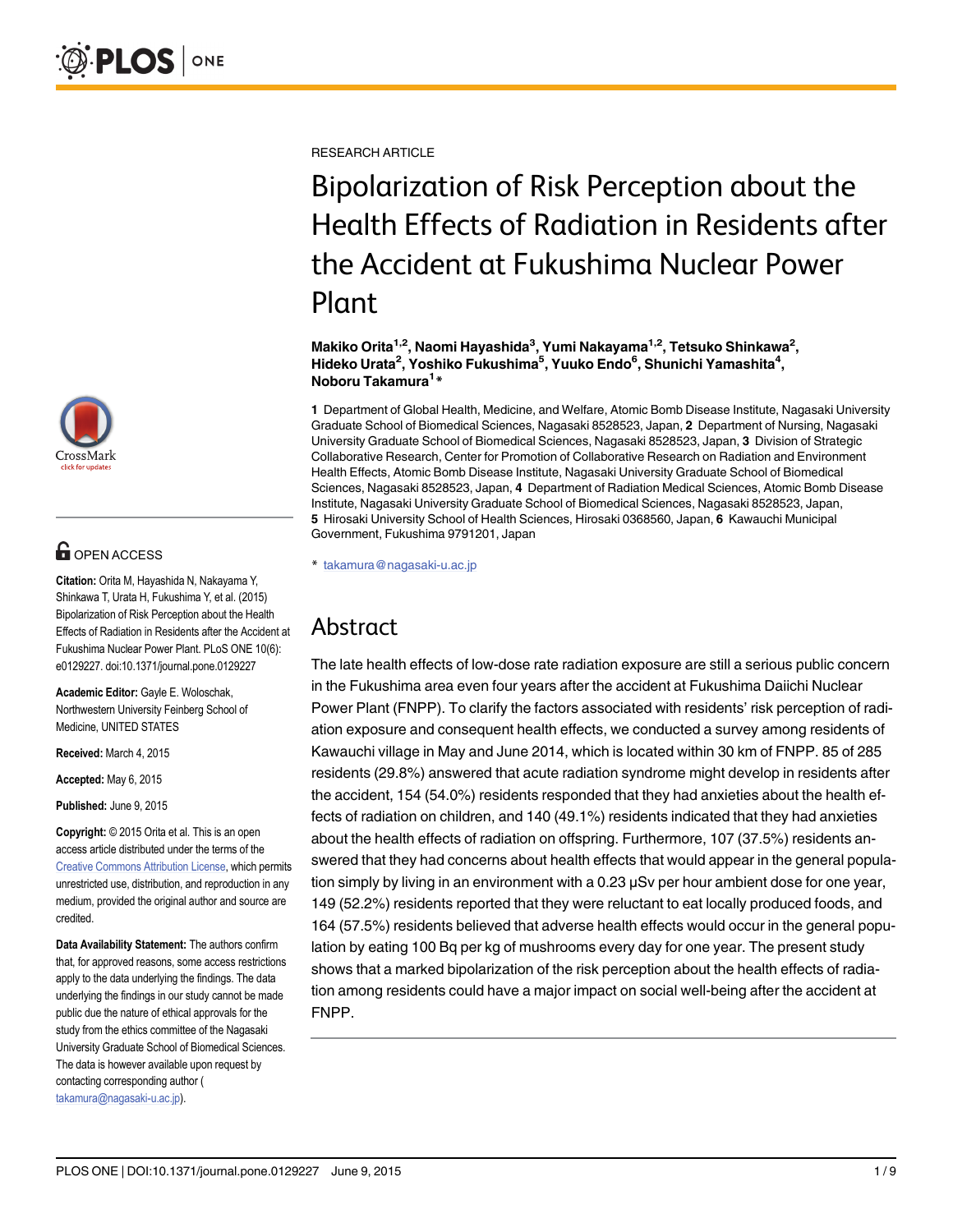<span id="page-1-0"></span>

Funding: This study was supported primarily by the research projects on health effects of nuclear disasters of the Ministry of the Environment [\(http://](http://www.env.go.jp/en/index.html) [www.env.go.jp/en/index.html](http://www.env.go.jp/en/index.html)).

Competing Interests: The authors have declared that no competing interests exist.

# Introduction

On 11 March 2011, a magnitude 9.0 earthquake struck Japan, followed within the hour by the first of a series of tsunamis that hit the coast of the Tohoku region of northern Japan. The natural disaster caused immense damage to infrastructure, the economy, and the very social fabric itself [[1](#page-6-0)]. It also led to severe damage to the Fukushima Daiichi Nuclear Power Plant (FNPP), including core meltdown in the three reactors and the release of large amounts of radionuclides into the air.

In response to the accident, the Japanese and Fukushima prefectural governments issued instructions for the evacuation of settlements within a 20-km radius of FNPP just after the accident. Furthermore, beyond that inner circle, certain areas where concerns remained that cumulative doses of radiation might reach 20 mSv per year, were designated Deliberate Evacuation Areas. As a result, almost 110,000 local residents evacuated their homes; many residents voluntarily evacuated outside of Fukushima prefecture entirely [[2](#page-7-0)–[5\]](#page-7-0). Monitoring of food and drinking water by Japanese and prefectural governments began on 16 March 2011. Selected foodstuffs (milk, vegetables, grains, meat, fish, etc.) containing radioactive material that exceeded the provisional regulation values as recommended on 17 March 2011 by Japan's Ministry of Health, Labour and Welfare were prohibited from distribution on 21 March 2011 and from consumption on 23 March 2011 [\[1](#page-6-0), [4,](#page-7-0) [5](#page-7-0)]. In spite of these and other efforts to minimize external and internal radiation exposure doses, 47,149 residents of Fukushima Prefecture have remained evacuated to other prefectures as of August  $2014$  [\[6](#page-7-0)].

Since the accident, measurements of external and internal radiation exposure of residents surrounding the FNPP have been reported by several research institutions; they all suggest that external and internal radiation doses caused by the accident were relatively low and far from any direct health consequence in the general population  $[7-10]$  $[7-10]$  $[7-10]$  $[7-10]$  $[7-10]$ . Nevertheless, the health effects of radiation exposure remain a serious public concern in Fukushima. In May 2014, a popular Japanese cartoon stirred up residents' anxiety by linking Fukushima to nosebleed, one of the typical manifestations of acute radiation syndrome (ARS) [\[11\]](#page-7-0).

ARS is an acute illness caused by irradiation of the entire body by a high dose of radiation in a very short period of time (usually a matter of minutes). The typical syndrome of ARS is neurovascular syndrome, gastrointestinal syndrome, haematopoietic syndrome and cutaneous syndrome. During the prodromal period, loss of appetite, nausea, vomiting and diarrhea can occur. However, all of these symptoms usually disappear in a day or two when latent period follows. A period of illness follows can be characterized by predisposition to infection and bleeding related to falling blood counts. Death or a period of recovery follows the period of overt illness. The severity and time sequence of these phases depends on the dose and dose rate, usually ARS can be detected after an acute radiation dose as low as 0.5–1.0 Gy  $[12]$  $[12]$  $[12]$ . In the cartoon, the main character, a journalist, notes that the nosebleed that he experienced was caused by radiation exposure during a trip to FNPP. Such misleading information may well affect the public risk perception about the health effects of radiation in Fukushima.

From this point of view, it is essential to evaluate the risk perception of the health effects of radiation in residents and to implement a comprehensive risk communication strategy. In this study, we conducted a survey of residents of the frontline village of Kawauchi, which is located less than 30 km from FNPP, to clarify the factors associated with residents' risk perception of radiation exposure and the consequent health effects.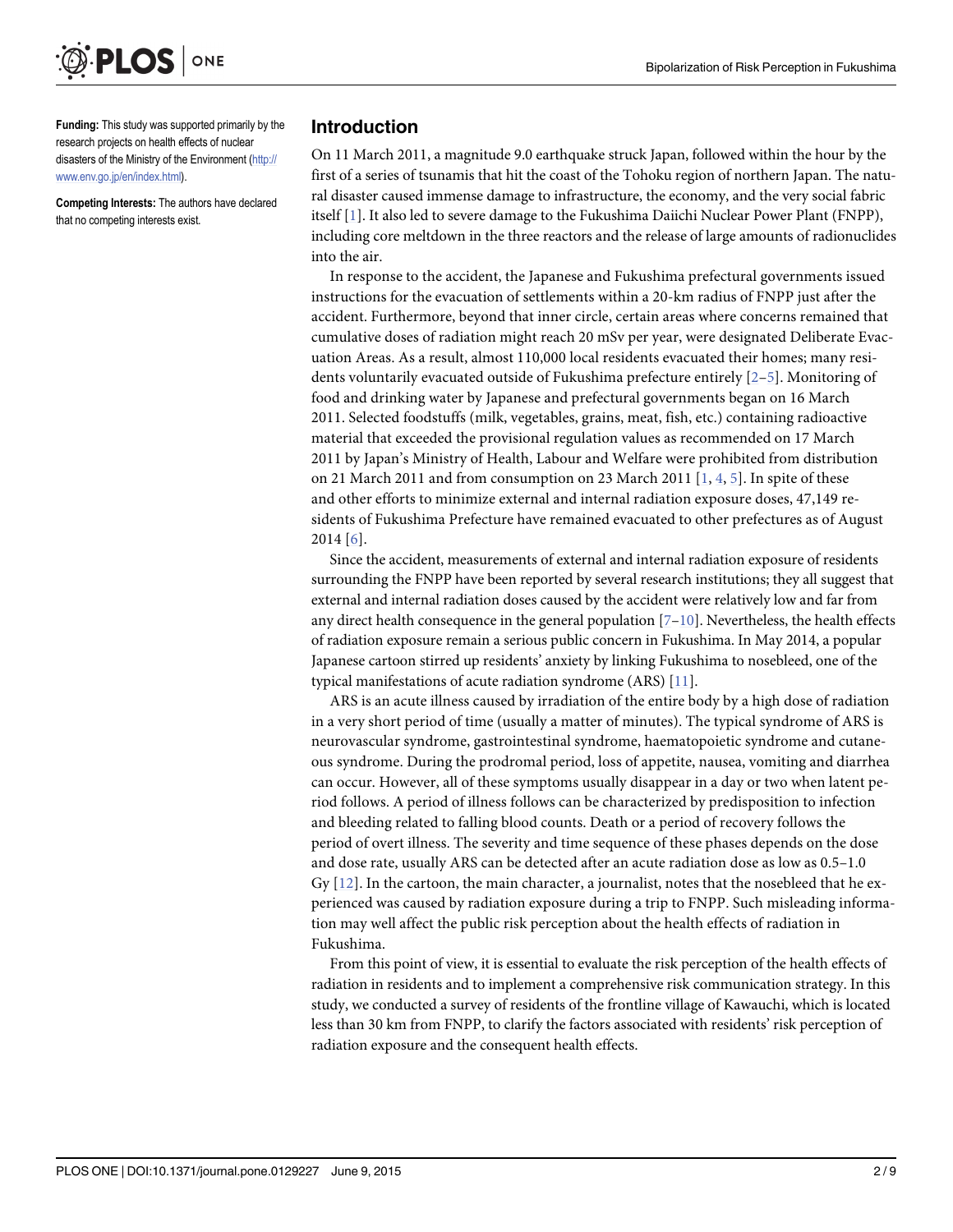### <span id="page-2-0"></span>Materials and Methods

#### Study Participants

The study was conducted in the village of Kawauchi in Fukushima prefecture in May and June 2014. Kawauchi is located less than 30 km from FNPP and was partially included in the Evacuation Order Area established within a 20-km radius from the FNPP (Fig 1). Almost all residents evacuated the village in the accident's initial phase. On 31 January 2012, the mayor of the village declared that residents who lived at least 20 km away from FNPP could return to their homes because the Japanese Prime Minister had declared that the FNPP reactors had achieved a state of "cold shutdown" in December 2011 [\[13\]](#page-7-0). Since April 2014, all residents who lived within a 20-km radius from the FNPP are permitted to temporarily return to their houses, and in October 2014, the village decided to lift the evacuation order for the area 20 km or less from the FNPP. However, the number of residents who have actually returned to the village is still low. As of January 2015 only 1,581 of 2,739 (57.7%) residents have returned to Kawauchi, with the other residents still living in other cities [\[13,](#page-7-0) [14\]](#page-7-0).

We initially distributed questionnaires to the almost 2,500 residents who were 18 years of age or older and lived in the village at the time of the accident. We obtained responses from 332 residents, and after excluding 47 residents for insufficient responses, we included 285 residents (141 men and 144 women) in the analysis. The study was approved by the ethics committee of the Nagasaki University Graduate School of Biomedical Sciences (project registration number 14031395). Before the study, we obtained permission from the village's municipal government to implement the study.

### **Questionnaire**

The questionnaire for this study was developed based on our previous study  $[15]$ , the mental health and lifestyle survey within the framework of the Fukushima Health Survey [\[16\]](#page-7-0), and a Q & A that we published for residents of Fukushima Prefecture after the accident [[17](#page-7-0)]. We asked about demographic variables including sex, age at the time of the study, employment status, residential location in the village at the time of the accident, returning to the village or not, living apart from family after the accident, and currently growing rice or vegetables. We included questions to evaluate the risk perception of the health effects of radiation in the survey, such as



Fig 1. Location of Kawauchi in Fukushima.

doi:10.1371/journal.pone.0129227.g001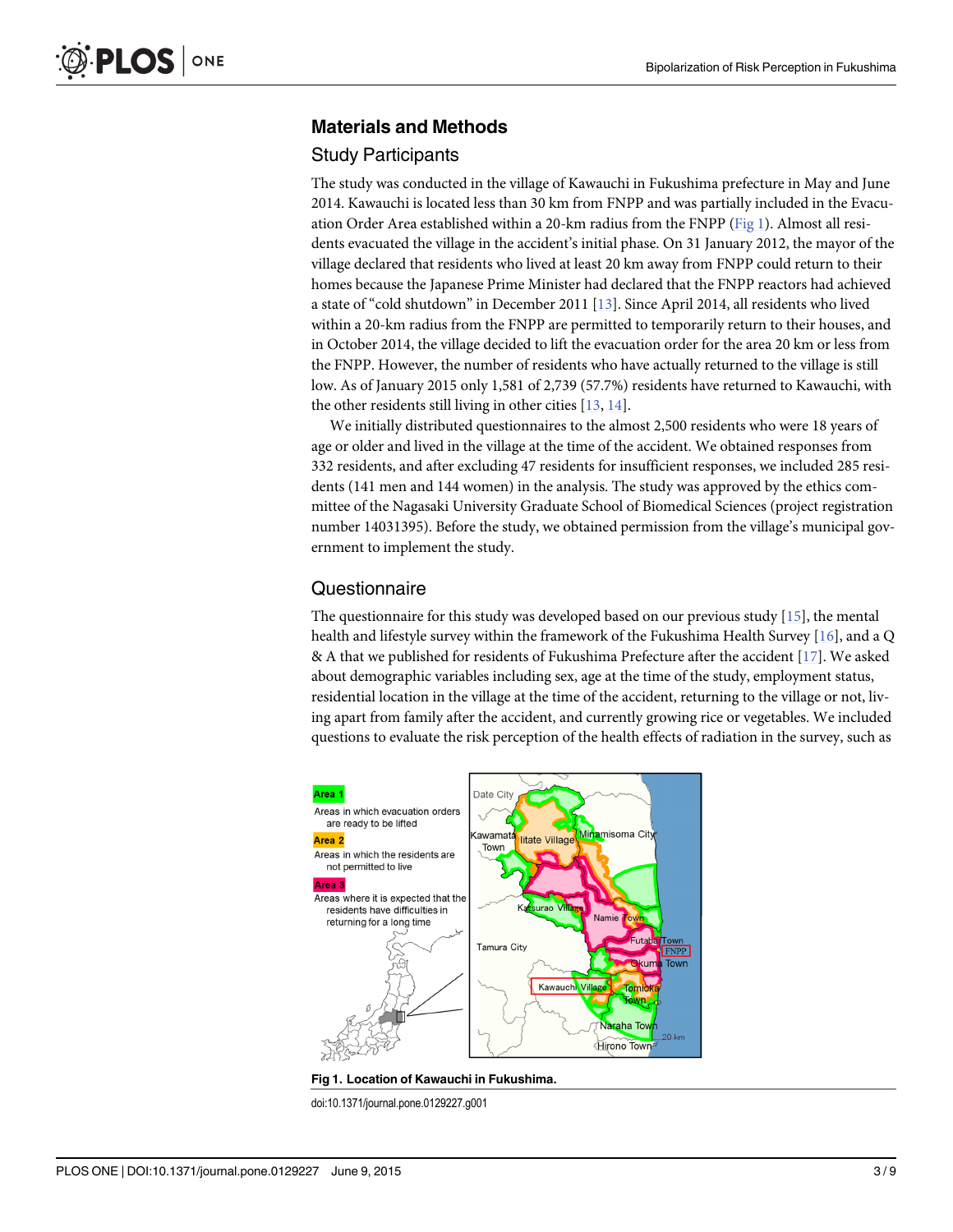<span id="page-3-0"></span>the health effects of radiation in children and on offspring and knowledge of the health effects of radiation of living in an environment with 0.23μSv per hour of ambient dose rate for one year (equivalent to 1 mSv per year) and of eating 100 Bq per kg (the current standard regulatory value of foods in Japan. The permissible radiation for mushrooms in Wuropen Union (EU) and USA is 500 Bq/kg and 1200 Bq/kg, respectively) of mushrooms every day for one year (equivalent to 0.05 mSv per year). We also included questions about whether residents thought that ARS might occur in residents due to the FNPP accident, whether they were reluctant to eat rice or vegetables produced in the village, and whether they were reluctant to undergo radiological examinations at a hospital. All questions were evaluated on a four point scale  $(1 = yes, 2 = probably yes, 3 = probably no, and 4 = no).$ 

# Statistical Analysis

Answers were divided into two categories; "yes" and "probably yes" as "yes" and "probably no" or "no" as no. We divided age into two categories;  $\leq 60$  y and  $\geq 61$  y. Residential location was divided into two areas according to geographical location within the village. We identified the factors associated with risk perception for the health effects of radiation using the chi-square test. We also conducted logistic regression analysis and calculated odds ratios (OR) to identify the risk perception of the possible occurrence of ARS after the accident. P-values less than 0.05 were considered significant.

# **Results**

The average age among study participants ( $N = 285$ ) was not significantly different between men and women (65.2 ± 16.0 years vs. 64.8 ± 16.6 years, p = 0.86). 171 of the 285 residents (60.0%) have already returned to the village. 85 residents (29.8%) answered that the ARS might develop in residents after the accident at FNPP (Fig  $2a$ ), 154 (54.0%) residents answered that they had anxieties about the health effects of radiation on children (Fig 2b), and 140 (49.1%)



Fig 2. Residents' risk perception of the health effects of radiation: a) "Do you think that that acute radiation syndrome might develop in residents due to radiation exposure following the Fukushima accident?" b) "Do you have anxiety about the health effects of radiation on children?" c) "Do you have anxiety about the health effects of radiation on offspring?" d) "Do you have anxiety that health effects would develop in the general population simply by living in an environment with a 0.23 μSv per hour ambient dose for one year? e) "Are you reluctant to eat rice or vegetables produced in the village?" f) "Do you believe that adverse health effects would occur in the general population by eating 100 Bq per kg of mushrooms for one year?"

doi:10.1371/journal.pone.0129227.g002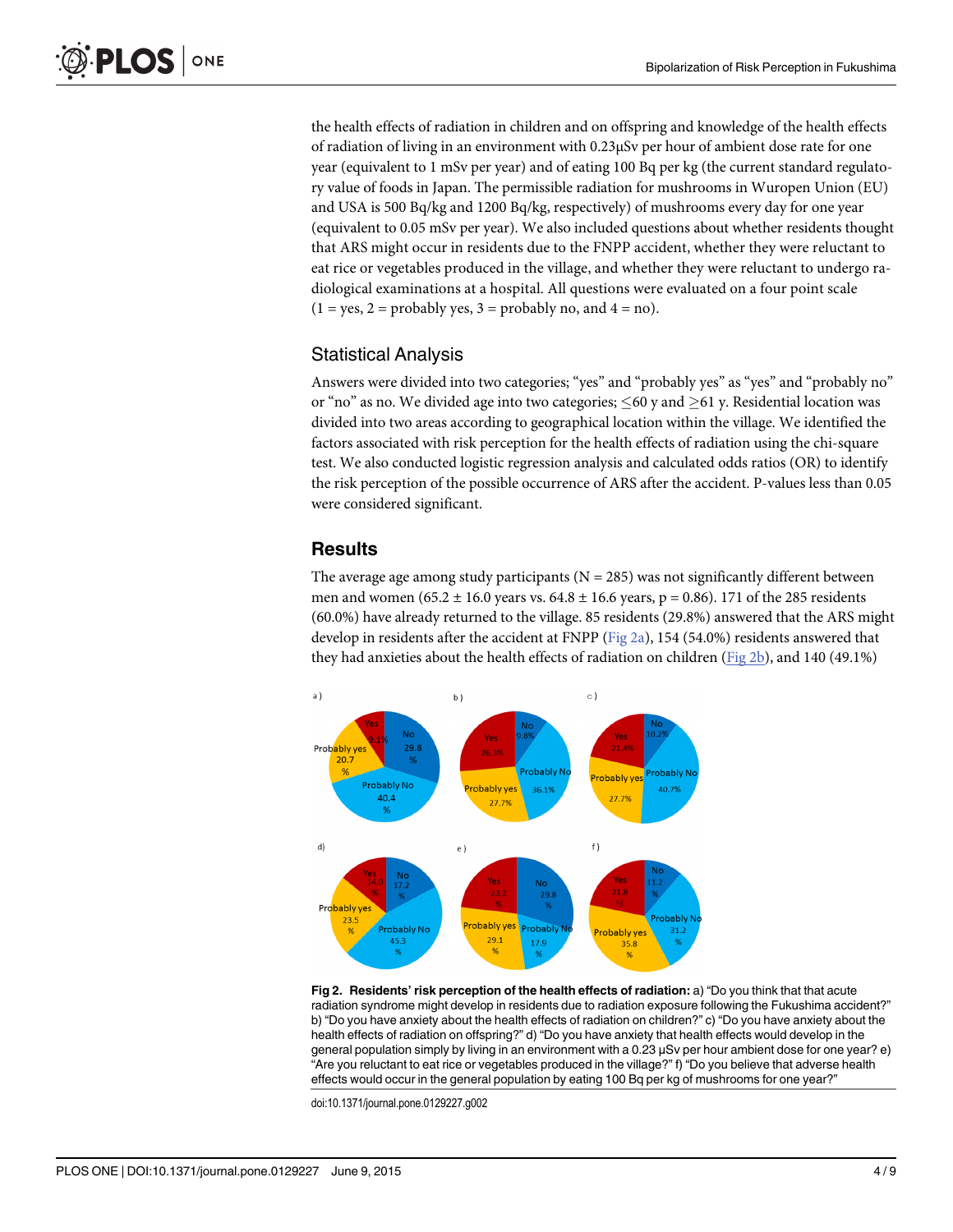residents reported that they had anxieties about the health effects of radiation on offspring ([Fig](#page-3-0) [2c\)](#page-3-0).

Fig [2d,](#page-3-0) [2e](#page-3-0) and [2f](#page-3-0) show the residents' anxieties about the health effects of external and internal radiation exposures. 107 (37.5%) residents answered that they were concerned about health effects that would appear in the general population simply by living in an environment with a 0.23 μSv per hour ambient dose for one year (equivalent to 1 mSv per year) ( $Fig 2d$ ), 149 (52.2%) residents answered that they were reluctant to eat rice or vegetables produced in the village ([Fig 2e\)](#page-3-0), and 164 (57.5%) residents believed that adverse health effects would occur in the general population by eating 100 Bq per kg of mushrooms every day for one year. (equivalent to 0.05 mSv per year) ( $Fig 2f$ ).

85 respondents (29.8%) answered that ARS had developed due to the accident at FNPP (ARS+) and 200 (70.1%) answered that ARS had not developed due to the accident (ARS-). A significantly lower ARS+ residents than ARS- residents had already returned to the village  $(48.2\% \text{ vs. } 65.0\%, \text{p} = 0.012)$  (Table 1). The following percentages were significantly higher among ARS+ than ARS-: those who had anxiety about the health effects of radiation on children (98.8% vs. 35.0%,  $p < 0.001$ ) and on offspring (95.3% vs. 29.5%,  $p < 0.001$ ); those who had anxieties about health effects that would appear in the general population simply by living for one year in an environment with a 0.23 μSv per hour ambient dose (82.4% vs. 18.5%, p<0.001); those who were reluctant to eat locally produced foods like rice or vegetables (85.9% vs  $38.0\%$ ,  $p < 0.001$ ); those who believed that adverse health effects would occur in the general population by eating 100 Bq per kg of mushrooms every day for one year (83.5% vs 46.5%, p<0.001); and those who were reluctant to undergo radiological examinations at a hospital  $(63.5\% \text{ vs. } 21.0\%, \text{ p} < 0.001).$ 

Logistic regression analysis revealed that anxiety about the health effects of radiation in children (OR = 31.01, 95%CI: 3.35–286.65, p = 0.002) and on offspring (OR = 4.73, 95%CI: 1.25– 17.90,  $p = 0.022$ ), concerns about health effects that would appear in the general population

Table 1. Residents' demographic factors by risk perception for acute radiation syndrome (ARS) might develop for general population by the FNPP accident.

| <b>Variable and Questions</b>                                                                                                                                             | ARS might occur.<br>$(n = 85, %)$ | ARS might not occur.<br>$(n = 200, %)$ | P-Value |
|---------------------------------------------------------------------------------------------------------------------------------------------------------------------------|-----------------------------------|----------------------------------------|---------|
| Are you a male?                                                                                                                                                           | 42 (49.4)                         | 99 (50.6)                              | 1.000   |
| Are you 60 years of age or older?                                                                                                                                         | 66 (77.6)                         | 140 (70.0)                             | 0.197   |
| Did you live in Kami-Kawauchi, not Shimo-Kawauchi before the accident?                                                                                                    | 20(23.5)                          | 106 (53.0)                             | < 0.001 |
| Did you return to the village?                                                                                                                                            | 41 (48.2)                         | 130 (65.0)                             | 0.012   |
| Do you live apart from your family after the accident?                                                                                                                    | 41 (48.2)                         | 88 (44.0)                              | 0.519   |
| Do you currently work?                                                                                                                                                    | 25(29.4)                          | 87 (43.5)                              | 0.034   |
| Do you currently make rice or vegetables?                                                                                                                                 | 23(27.1)                          | 97 (48.5)                              | 0.001   |
| Do you have anxiety about the health effects of radiation on children?                                                                                                    | 84 (98.8)                         | 70 (35.0)                              | < 0.001 |
| Do you have anxiety about the health effects of radiation on fetal development?                                                                                           | 81 (95.3)                         | 59 (29.5)                              | < 0.001 |
| Do you have anxiety about health effects would appear in the general population simply by<br>living in an environment with a 0.23 µSv per hour ambient dose for one year? | 70 (82.4)                         | 37(18.5)                               | < 0.001 |
| Are you reluctant to eat rice or vegetables produced in the village?                                                                                                      | 73 (85.9)                         | 76 (38.0)                              | < 0.001 |
| Do you believe that adverse health effects would occur in the general population by eating<br>100 Bq per kg of mushrooms for one year?                                    | 71 (83.5)                         | 93(46.5)                               | < 0.001 |
| Are you reluctant to radiological examination in the hospital?                                                                                                            | 54 (63.5)                         | 42 (21.0)                              | < 0.001 |

Note: Number refers to people within the ARS+ or ARS- group that responded with a yes. The percentages refer to the fraction of people within the ARS + or ARS- group that responded with a yes.

doi:10.1371/journal.pone.0129227.t001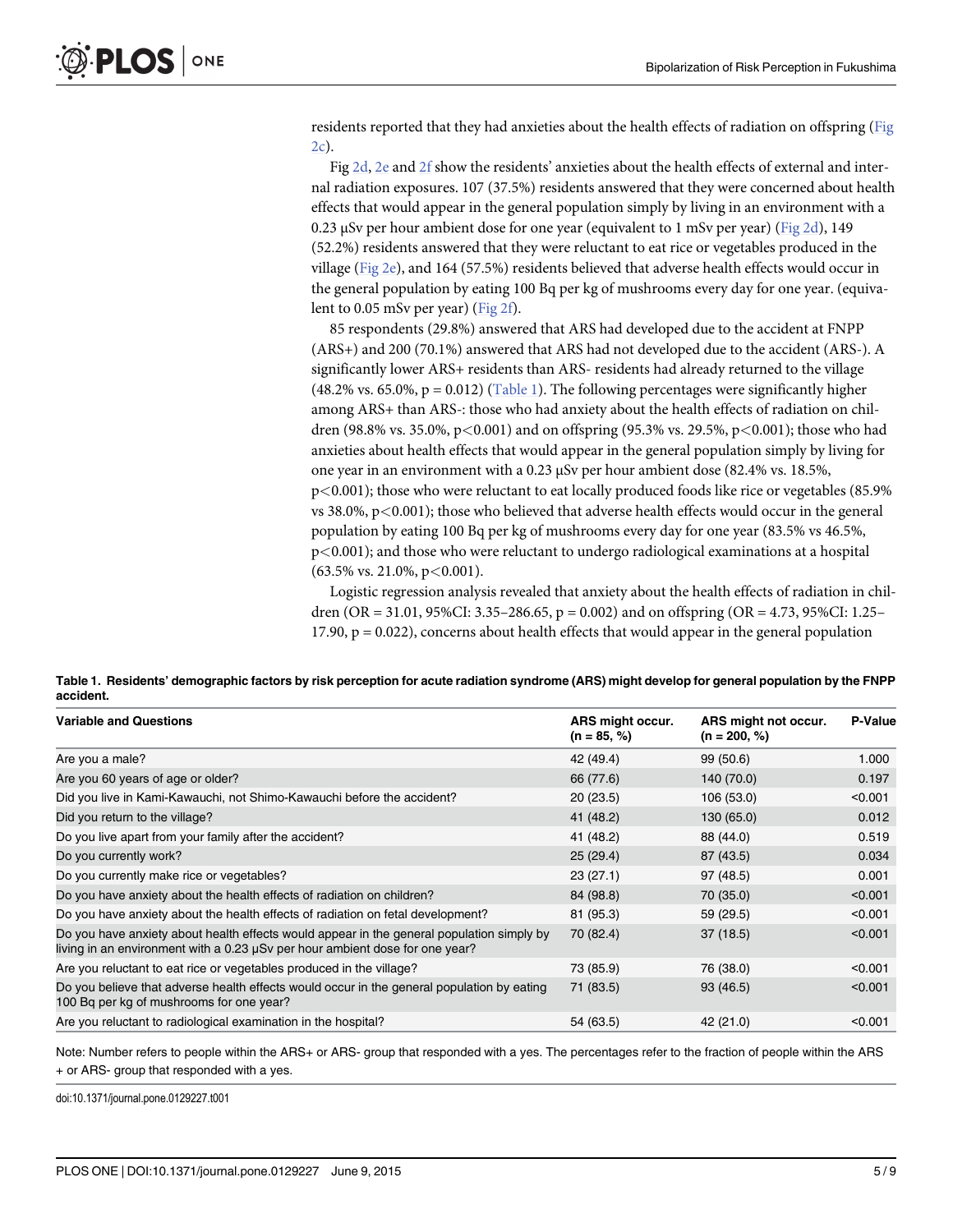<span id="page-5-0"></span>simply by living in an environment with a 0.23 μSv per hour ambient dose for one year  $(OR = 6.87, 95\% CI: 2.67–17.71, p < 0.001)$ , and worries about the health effects of radiation of eating 100 Bq per kg of mushrooms every day for one year (OR = 3.54, 95%CI: 1.13–11.12, p = 0.030) were independently associated with residents' risk perception of ARS after the accident.

# **Discussion**

The present study shows that 29.8% of the residents answered that ARS had developed in residents after the accident, 54.0% of the residents answered that they had anxieties about the health effects of radiation on children, and 49.1% residents answered that they had anxieties about the health effects of radiation on offspring. Our study also showed that 37.5% of residents responded that they were worried about the health effects of radiation on the general population of living in an environment with 0.23 μSv per hour of ambient dose rate for one year (equivalent to 1 mSv of radiation per year), 52.2% indicated that they were reluctant to eat locally produced foods like rice or vegetables, and 57.5% were concerned about the health effects of radiation on the general population by eating 100 Bq per kg of mushrooms every day for one year (equivalent to 0.05 mSv per year). Furthermore, logistic regression analysis revealed that anxieties about the health effects of radiation in children and offspring, concerns about the health effects of radiation by living in the environment with 0.23 μSv per hour ambient dose rate for one year, and worries about the health effects of radiation by eating 100 Bq per kg of mushrooms every day for one year were strongly associated with residents' risk perception of ARS after the accident. These results suggest a markedly bipolar nature of the risk perception of the health effects of radiation among residents after the FNPP accident.

A 2012 study conducted one year after the accident within the framework of a Fukushima Health Survey showed that among 39,495 subjects who resided in Fukushima Prefecture at time of the accident, 6,304 (19.3%) believed that ARS had developed from radiation exposure in Fukushima due to the accident, 12,840 (39.4%) believed that health effects such as malignancies would occur later in life, and 15,546 (48.0%) believed that negative genetic effects in offspring would occur due to radiation exposure in Fukushima [[16](#page-7-0)]. During the more than three years since the accident, enormous efforts have been made by specialists to distribute accurate information through risk communication to the public. Nevertheless, our results show that, despite the passage of time, the risk perception of health effects remains the same in Fukushima.

ARS is caused by irradiation of the whole body or a focal site by a high dose of radiation over a very short period of time [[12\]](#page-7-0). The best-known examples of ARS victims are the survivors of the 1945 Hiroshima and Nagasaki atomic bombs and the firefighters who responded first to the Chernobyl Nuclear Power Plant accident in 1986 [\[18\]](#page-7-0). Usually ARS can be detected after an acute radiation dose as low as  $0.5-1.0$  Gy [\[19\]](#page-7-0). On the other hand, dose estimates following the FNPP accident were at relatively low levels among the general population. In the Fukushima Medical Survey, the external radiation doses of residents who lived in the prefecture during the accident were estimated based on their behavior during the four months that followed [\[15,](#page-7-0) [20\]](#page-7-0) and evaluated at less than 1 mSv in 62.0% of individuals, less than 2 mSv in 94.0%, less than 3 mSv in 99.4%, and less than 5 mSv in 99.8% [[20](#page-7-0)]. These results showed that external radiation doses among residents in Fukushima were far below the levels that cause ARS.

While high-dose exposure in experimental animals can cause various disorders in offspring, no evidence of clinical or subclinical effects has yet been found in the offspring of atomic bomb survivors [\[21\]](#page-7-0). Although an increased incidence of hereditary effects is not expected to appear among the general population following the FNPP accident, ensuring safety for women of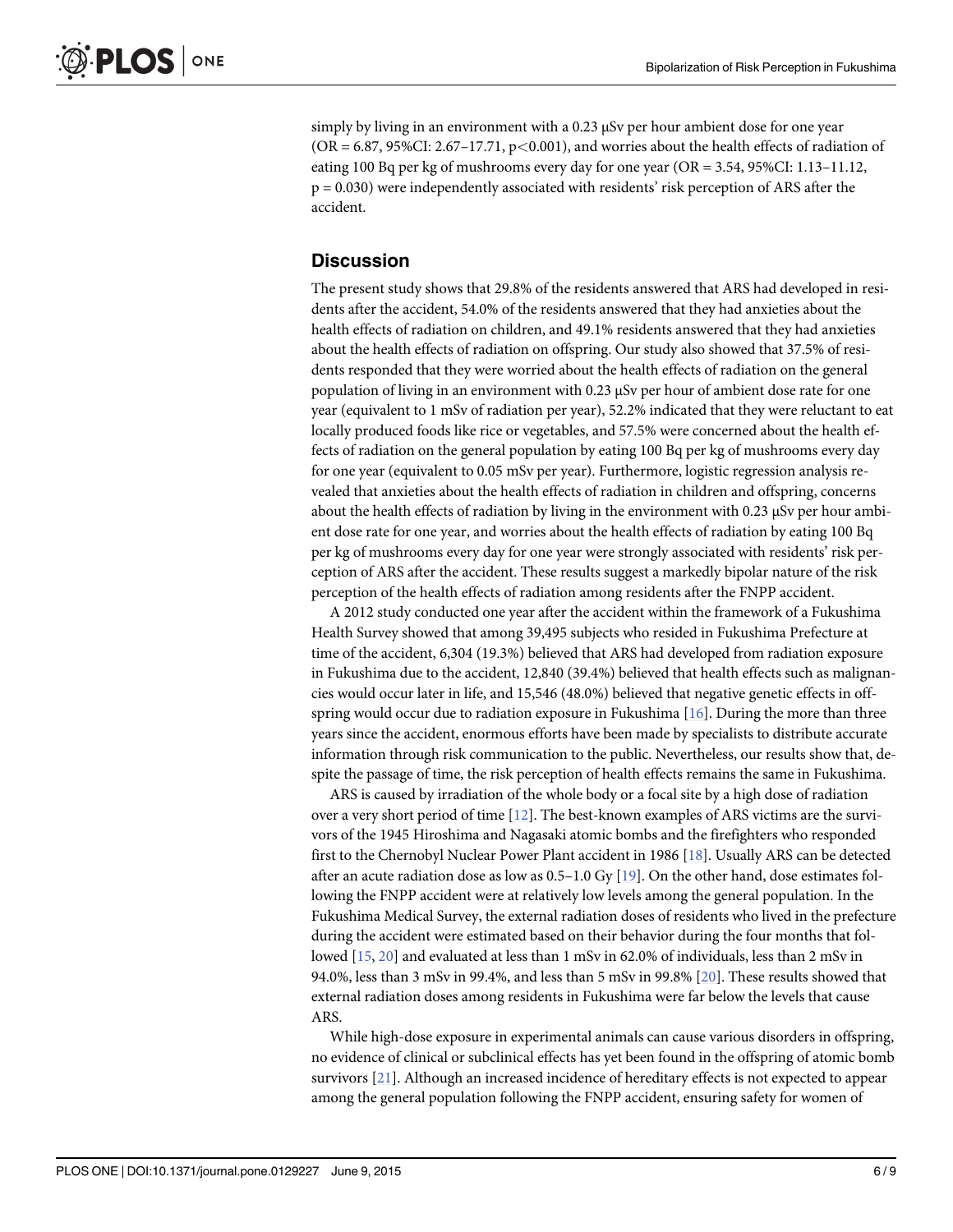<span id="page-6-0"></span>child-bearing age and younger generations by providing accurate information about the health effects of radiation and by enhancing a perinatal care system is absolutely essential.

In cases of an exposure dose of more than 100 mSv, the incidence of cancer and the death rate increase with exposure doses [\[12\]](#page-7-0). Based on such scientific evidence, The International Commission on Radiological Protection (ICRP) recommends that the public be exposed to no more than 1 mSv of radiation per year under normal conditions [[22](#page-7-0), [23](#page-8-0)]. Even during radiation emergencies like the Chernobyl and Fukushima accidents, the ICRP recommends that annual exposure to radiation be limited, as far as possible, to the range of 20 to 100 mSv per year. Moreover, after the accident itself was over, the ICRP recommended that the dose level to optimize protection from radiation for people living in contaminated areas should be in the lower range of 1 to 20 mSv per year. Permissive radioactivity levels of foods and water during and after emergencies are determined based on this recommendation. The calculation of the dose level must be determined using a careful balance of many related factors, including the contamination levels of affected areas, the sustainability of social, economic, and environmental life, and people's individual health situations [\[23\]](#page-8-0). Most importantly for public confidence and thus social stability, the dose limit does not represent a bright line between "safe" and "not safe" [\[24](#page-8-0)]. Nevertheless, our results show that such concepts of radiation protection were not fully understood by many Fukushima residents. Furthermore, such serious misunderstandings of radiation and its health effects might lead to distress and anxieties from loss of livelihoods [[25](#page-8-0)], which can have a major impact on mental and social well-being. Specialists must rise to the challenge of overcoming the gap between the documented risk perception of residents in Fukushima and the realities of radiation safety and danger through thoughtful, patient, and diligent communication with the public. Furthermore, FNPP accident revealed the insufficient number of specialist who can take responsibilities of radiation risk communication. Establishment of training system for such specialists will be important in worldwide, as well as in Japan.

The present study has several limitations. First, there is the participant bias; this study was conducted only in Kawauchi, which limits the generalizability of the findings. Second, we could not obtain sufficient information on potential confounding factors such as detailed lifestyle habits. Further studies are needed to clarify the factors associated with risk perception of radiation exposure and health effects among residents in the FNPP area.

In conclusion, our study shows that a marked bipolarization of the risk perception of the health effects of radiation in residents could have a major impact on long-term social wellbeing after the accident at FNPP. It is vital for specialists to pursue a risk communication strategy with the public that accepts the serious misunderstandings among many residents even while presenting scientific evidence.

## Acknowledgments

This study was supported primarily by the research projects on health effects of nuclear disasters of the Ministry of the Environment.

## Author Contributions

Conceived and designed the experiments: MO NH YN. Performed the experiments: MO NH YN YE NT. Analyzed the data: MO YN NT. Contributed reagents/materials/analysis tools: MO NT. Wrote the paper: MO TS HU YF SY NT.

#### **References**

[1.](#page-1-0) United Nations Scientific Committee on the Effects of Atomic Radiation. UNSCEAR 2013 Report Volume I. Report to the general assembly scientific annex A: Levels and effects of radiation exposure due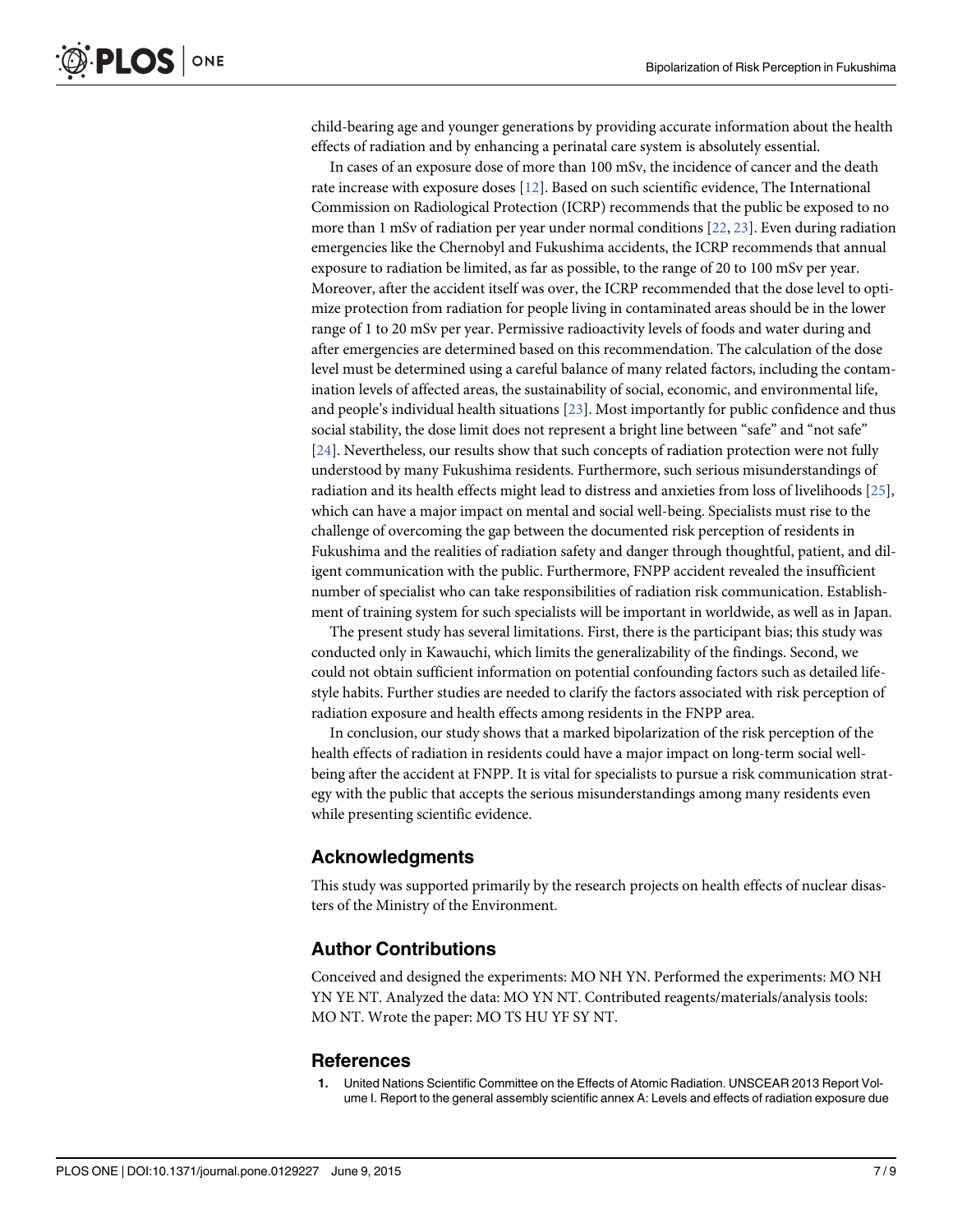to the nuclear accident after the 2011 Great east-Japan earthquake and tsunami. Available at [http://www.](http://www.unscear.org/docs/reports/2013/13-85418_Report_2013_Annex_A.pdf) [unscear.org/docs/reports/2013/13-85418\\_Report\\_2013\\_Annex\\_A.pdf.](http://www.unscear.org/docs/reports/2013/13-85418_Report_2013_Annex_A.pdf) Accessed 2015 February 3.

- <span id="page-7-0"></span>[2.](#page-1-0) Nuclear Emergency Response Headquarters of Japanese Government. Report of Japanese government to the IAEA ministerial conference on nuclear safety. The Accident at TEPCO's Fukushima nuclear power stations. Available at [http://www.iaea.org/newscenter/focus/fukushima/japan-report/.](http://www.iaea.org/newscenter/focus/fukushima/japan-report/) Accessed 2015 February 3.
- 3. Nuclear Emergency Response Headquarters of Japanese Government. Additional report of the Japanese government to the IAEA—The Accident at TEPCO's Fukushima nuclear power stations (Second Report). Available at [http://www.iaea.org/newscenter/focus/fukushima/japan-report2/](http://www.iaea.org/newscenter/focus/fukushima/japan-report2/japanreport120911.pdf) [japanreport120911.pdf](http://www.iaea.org/newscenter/focus/fukushima/japan-report2/japanreport120911.pdf). Accessed 2015 February 3.
- [4.](#page-1-0) Nagataki S, Takamura N, Kamiya K, Akashi M. Measurements of individual radiation doses in residents living around the Fukushima Nuclear Power Plant. Rad Res. 2013; 180: 439–447.
- [5.](#page-1-0) Nagataki S, Takamura N. A review of the Fukushima nuclear reactor accident: radiation effects on the thyroid and strategies for prevention. Curr Opin Endocrinol Diabetes Obes. 2014; 21: 384–393. doi: [10.](http://dx.doi.org/10.1097/MED.0000000000000098) [1097/MED.0000000000000098](http://dx.doi.org/10.1097/MED.0000000000000098) PMID: [25122492](http://www.ncbi.nlm.nih.gov/pubmed/25122492)
- [6.](#page-1-0) Reconstruction Agency. Number of Evacuees from Iwate, Miyagi and Fukushima Prefecture (in Japanese). Available at [http://www.reconstruction.go.jp/topics/main-cat2/sub-cat2-1/20140829\\_hinansha.](http://www.reconstruction.go.jp/topics/main-cat2/sub-cat2-1/20140829_hinansha.pdf) [pdf.](http://www.reconstruction.go.jp/topics/main-cat2/sub-cat2-1/20140829_hinansha.pdf) Accessed 2015 February 3.
- [7.](#page-1-0) Tsubokura M, Gilmour S, Takahashi K, Oikawa T, Kanazawa Y. Internal radiation exposure after the Fukushima nuclear power plant disaster. JAMA. 2012; 308: 669–670. doi: [10.1001/jama.2012.9839](http://dx.doi.org/10.1001/jama.2012.9839) PMID: [22893159](http://www.ncbi.nlm.nih.gov/pubmed/22893159)
- 8. Taira Y, Hayashida N, Orita M, Yamaguchi H, Ide J, Endo Y, et al. Evaluation of environmental contamination and estimated exposure doses after residents return home in Kawauchi village, Fukushima Prefecture. Environ Sci Technol. 2014; 48: 4556–4563. doi: [10.1021/es404534y](http://dx.doi.org/10.1021/es404534y) PMID: [24641663](http://www.ncbi.nlm.nih.gov/pubmed/24641663)
- 9. Harada KH, Niisoe T, Imanaka M, Takahashi T, Amako K, Fujii Y, et al. Radiation dose rates now and in the future for residents neighboring restricted areas of the Fukushima Daiichi Nuclear Power Plant. Proc Natl Acad Sci USA. 2014; 111: 914–923.
- [10.](#page-1-0) Hayashida N, Imaizumi M, Shimura H, Okubo N, Asari Y, Nigawara T, et al. Thyroid ultrasound findings in children from three Japanese prefectures: Aomori, Yamanashi and Nagasaki. PloS One. 2013; 8: e83220. doi: [10.1371/journal.pone.0083220](http://dx.doi.org/10.1371/journal.pone.0083220) PMID: [24376666](http://www.ncbi.nlm.nih.gov/pubmed/24376666)
- [11.](#page-1-0) The Asahi Shinbun. 'Oishinbo' manga on hold after criticism of Fukushima episodes. Available at [http://](http://ajw.asahi.com/article/behind_news/social_affairs/AJ201405170047) [ajw.asahi.com/article/behind\\_news/social\\_affairs/AJ201405170047.](http://ajw.asahi.com/article/behind_news/social_affairs/AJ201405170047) Accessed 2015 February 3.
- [12.](#page-1-0) Mettler FA. Medical effects and risks of exposure to ionising radiation. J Radiol Prot. 2012; 32: 9–13.
- [13.](#page-2-0) Orita M, Hayashida N, Urata H, Shinkawa T, Endo Y, Takamura N. Determinants for the return to hometowns after the accident at Fukushima Dai-ichi Nuclear Power Plant: a case study for the village of Kawauchi. Radiat Prot Dosimetry. 2013; 156: 383–385. doi: [10.1093/rpd/nct082](http://dx.doi.org/10.1093/rpd/nct082) PMID: [23547241](http://www.ncbi.nlm.nih.gov/pubmed/23547241)
- [14.](#page-2-0) Tsubokura M, Kato S, Nihei M, Sakuma Y, Furutani T, Uehara K, et al. Limited internal radiation exposure associated with resettlements to a radiation-contaminated homeland after the Fukushima Daiichi nuclear disaster. PloS One. 2013; 8: e81909. doi: [10.1371/journal.pone.0081909](http://dx.doi.org/10.1371/journal.pone.0081909) PMID: [24312602](http://www.ncbi.nlm.nih.gov/pubmed/24312602)
- [15.](#page-2-0) Yasumura S, Hosoya M, Yamashita S, Kamiya K, Abe M, Akashi M, et al. Study protocol for the Fukushima health management survey. J Epidemiol. 2012; 22: 375–383. PMID: [22955043](http://www.ncbi.nlm.nih.gov/pubmed/22955043)
- [16.](#page-2-0) Fukushima Health Survey Mental Health and Lifestyle Survey. Available at [https://www.pref.fukushima.](https://www.pref.fukushima.lg.jp/uploaded/attachment/65179.pdf) [lg.jp/uploaded/attachment/65179.pdf.](https://www.pref.fukushima.lg.jp/uploaded/attachment/65179.pdf) Accessed 2015 February 3.
- [17.](#page-2-0) Fukushima International Association. Information on Radiation and Radioactive Materials Q&A. Available at [http://www.worldvillage.org/english/fia/english\\_life/shinsai/fl2\\_130509.html](http://www.worldvillage.org/english/fia/english_life/shinsai/fl2_130509.html). Accessed 2015 February 3.
- [18.](#page-5-0) Saenko V, Ivanov V, Tsyb A, Boqdanova T, Tronko M, Demidchik Y, et al. The Chernobyl Accident and its Consequences. Clin Oncol. 2011; 23: 234-243. doi: [10.1016/j.clon.2011.01.502](http://dx.doi.org/10.1016/j.clon.2011.01.502) PMID: [21345660](http://www.ncbi.nlm.nih.gov/pubmed/21345660)
- [19.](#page-5-0) Norman EB. Basic Review of Radiation Biology and Terminology. J Nucl Med Technol. 2001; 29: 67–73. PMID: [11376098](http://www.ncbi.nlm.nih.gov/pubmed/11376098)
- [20.](#page-5-0) Agenda of the 16th Reviewing Board Meeting of Fukushima Prefectural Health Survey on February 4, 2014. (in Japanese). Available at [https://www.pref.fukushima.lg.jp/sec/21045b/kenkocyosa](https://www.pref.fukushima.lg.jp/sec/21045b/kenkocyosa-kentoiinkai-16-siryo.html)[kentoiinkai-16-siryo.html](https://www.pref.fukushima.lg.jp/sec/21045b/kenkocyosa-kentoiinkai-16-siryo.html). Accessed 2015 February 3.
- [21.](#page-5-0) Sakata R, Grant E, Ozasa K. Long-term follow-up of atomic bomb survivors. Maturitas. 2012; 72: 99–103. doi: [10.1016/j.maturitas.2012.02.009](http://dx.doi.org/10.1016/j.maturitas.2012.02.009) PMID: [22440534](http://www.ncbi.nlm.nih.gov/pubmed/22440534)
- [22.](#page-6-0) International Commission on Radiological Protection. The 2007 Recommendations of the International Commission on Radiological Protection. Publication 103. 2007; Ann. ICRP 37.